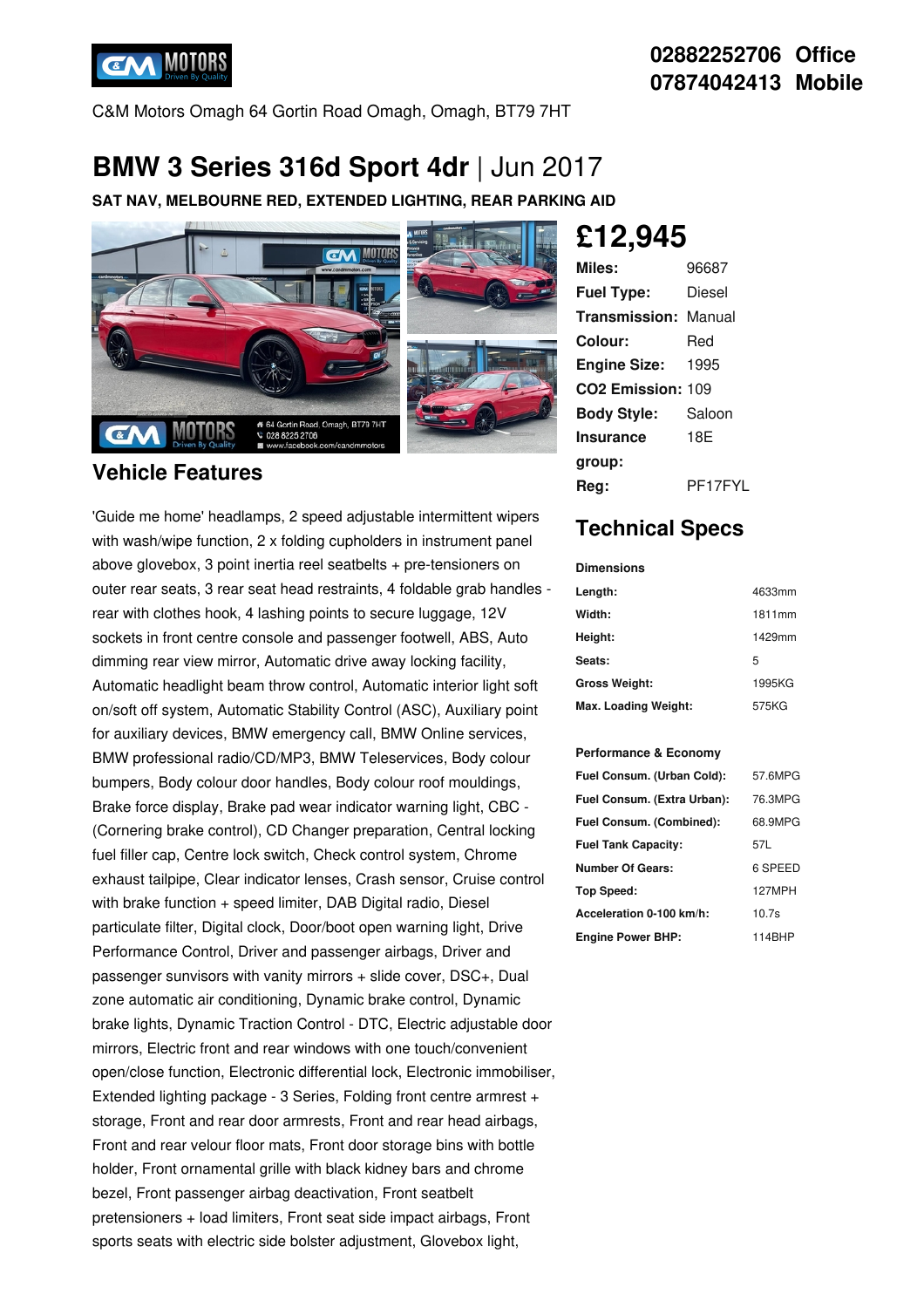Green tinted heat insulating glass, Heated rear window with automatic switch off, Heated windscreen washer jets, Height adjustable front headrests, Hill start assist, Indirect front interior illumination - soft-light function, Isofix system on outer rear seats, Key integrated remote control central locking, Leather gear knob, Leather gear selector lever handle, Leather handbrake grip, LED daytime running lights, Lights on warning, Lockable glovebox, Low rolling resistance tyres, Luggage compartment lighting, Multi-function controls for steering wheel, Oil temperature gauge, On board computer, On board diagnostics, Operation warning of all exterior lights, Outside temperature display, Push button starter, Rain sensor + automatic driving lights control, Reach + rake adjustable steering column, Rear child proof door locks, Rear storage compartment in multifunction centre console with sliding cover, Remote control alarm, Run-flat tyres, Run flat tyre indicator, Seatbelt warning, Service interval indicator, Shark fin roof aerial, Storage compartment in rear doors, Three 3 point rear seatbelts, Toolkit located in luggage compartment, Traffic message channel (TMC), Twin horns, Tyre pressure monitor, Warning triangle and first aid kit

## **Vehicle Description**

**WAS: £13,490 NOW: £12,945 SAVE: £545**

**\*19" ALLOYS OPTIONAL EXTRA £995**

#### **GLOSS BLACK M-PERFORMANCE KIT INCLUDES:**

\*SIDE SKIRTS \*FRONT SPLITTER \*REAR DIFFUSER \*BLACK GRILLS \*BOOT SPOILER \*PRIVACY GLASS

#### **BMW FACTORY FITTED EXTRAS:**

\*FRONT SPORTS SEATS \*EXTENDED LIGHTING \*BLACK HIGH GLOSS TRIM FINISHERS WITH PEARL CHROME **HIGHLIGHT** \*METALLIC PAINT - MELBOURNE RED

#### **KEY FEATURES:**

\*SAT NAV \*REAR PARKING AID \*DRIVING MODE SELECTION \*CRUISE CONTROL \*SPEED LIMITER \*GUIDE ME HOME HEADLIGHTS